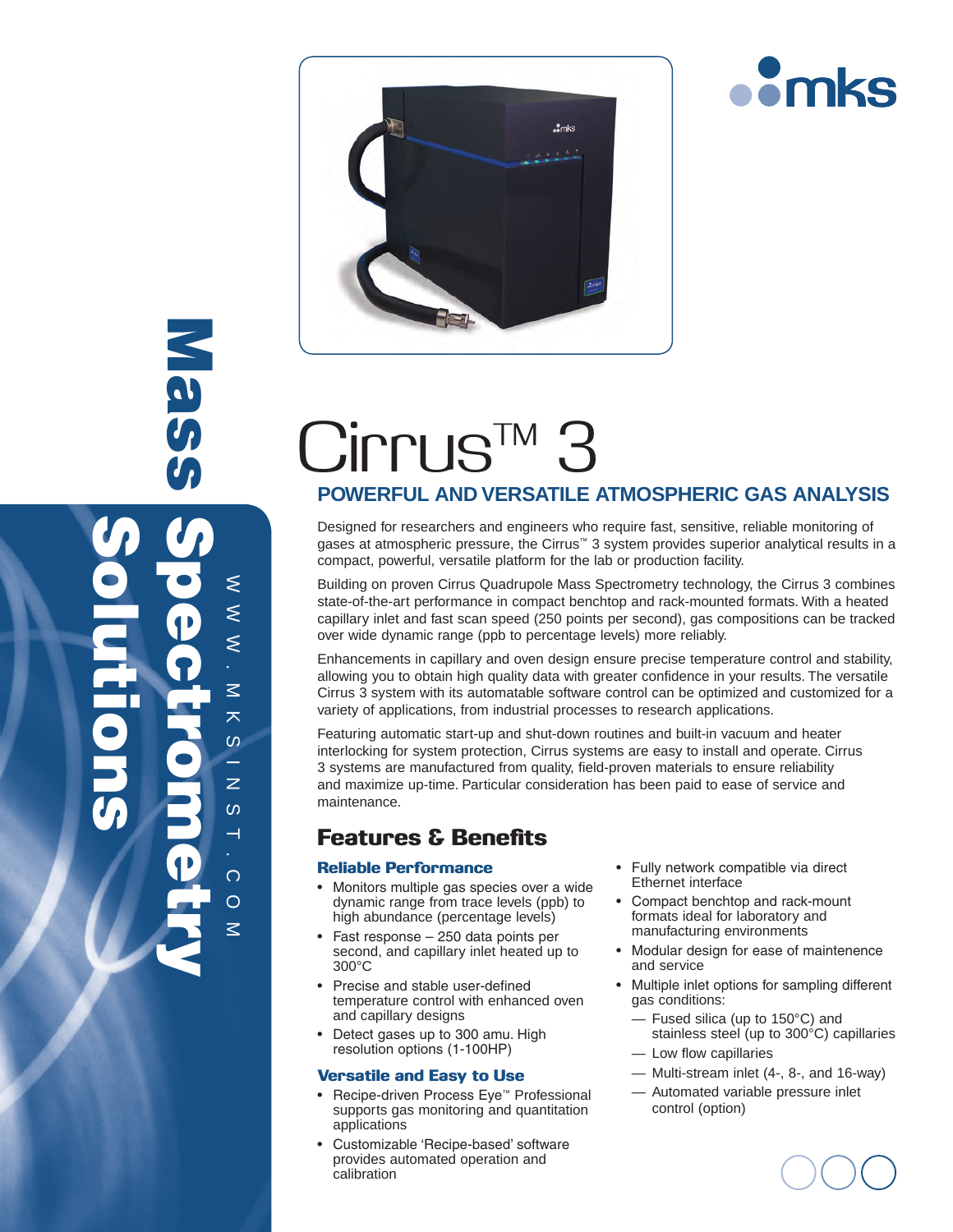## Applications

- Monitoring trace contaminants in process gases
- • Gas purity and manufacturing QC
- Catalyst studies Chemisorption
- Thermal analysis TGA, DTA, DSC
- • Fuel cell monitoring and development
- • Fermentation and exhaust monitoring
- Heat treatment/furnace monitoring
- Membrane studies
- • Glove box gas monitoring
- • Lamp manufacturing
- • Freon detection and identification

#### **Introduction**

Cirrus systems are based on Quadrupole Mass Spectrometry, widely acknowledged as a preferred platform technology for many atmospheric pressure gas analysis applications. The Cirrus 3 system, with its improved temperature control and compact design, provides high levels of performance and robustness in space-efficient and flexible configurations that are ideal for a wide range of analytical applications.

Precision engineered to provide fast and reproducible data, Cirrus 3 can accurately detect and quantify gases and gas mixtures, from one or more sampling locations with a single instrument. Gas composition can be monitored over a wide dynamic range, from percentage levels down to the sub ppm range.

Cirrus 3 is an ideal choice for atmospheric gas analysis whether you work in a research setting or a manufacturing environment. By combining Process Eye Professional software with MKS technical support, Cirrus can be integrated, optimized, and automated to your precise specifications. Ultimately, users across your organization realize greater benefits of the power of quadrupole mass spectrometry.

#### Quadrupole Analyzer

At the heart of every Cirrus 3 system is a precision-built quadrupole analyzer incorporating a closed ion source, a triple mass filter, and a dual (Faraday and Secondary Electron Multiplier) detector system. This analyzer configuration is selected to optimize sensitivity and longterm performance stability.

#### Heating and Vacuum System

The Cirrus 3 features a number of advancements in design that aid stability and reproducibility of results. The vacuum chamber (with quadrupole analyzer) and inlet interface assembly is housed within a precision engineered stainless steel oven, providing low heat sink characteristics. This offers high temperature uniformity and eliminates potential cold spots that could otherwise cause undesirable sample condensation and variance in analyses. The oven design enables user-defined temperature control of the oven and capillary, allowing for finer analytical control.

The quadrupole analyzer itself is contained within a stainless steel vacuum chamber which is pumped by a high compression turbo molecular/diaphragm pump combination. The vacuum system is backed by an internal 4-stage diaphragm pump to maintain the integrity of the compact design. The entire Cirrus 3 vacuum chamber can also be baked to reduce residual gas background species and to minimize any memory effects.

#### Gas Inlet

An essential feature of any gas analyzer is the ability to not contaminate or alter the gas sample in any way. The Cirrus 3 inlet assembly incorporates either fused silica or stainless steel capillaries that can be heated to a stable user-defined temperature. The inlet assembly allows for easy replacement of capillaries, while the optimized insulation maximizes stability and reduces heat radiation.

The low volume and surface area of the assembly serves to maximize response speed while minimizing memory effects. Cirrus 3 systems can also be configured with inlets for multi-stream sampling, stainless steel capillaries for resistance to fluorine-based compounds, and a pressure controller inlet (incorporating a gas independent capacitance manometer) to allow sampling from sources that vary from the nominal 1 bar inlet requirement. The Cirrus 3 vacuum system utilizes a high compression turbo molecular pump, so light gases such as hydrogen and helium can be sampled with no additional expensive pumping requirements.

#### Maintenance and Access

The Cirrus 3 internal oven has a removable cover allowing easy access to the inlet interface, vacuum chamber, and analyzer ion source. This is particularly helpful for routine maintenance, such as filament and capillary replacement. A hot cathode (ion) gauge is incorporated for independent vacuum pressure measurement and to provide an interlock signal for protection of the mass spectrometer. A temperature sensor also ensures that the electron multiplier detector cannot be switched on at high temperatures, preserving its life. The Cirrus 3 is designed with a lubricant-free pumping system. No elastomer seals are used in the sample inlet system or in the high vacuum region of the system.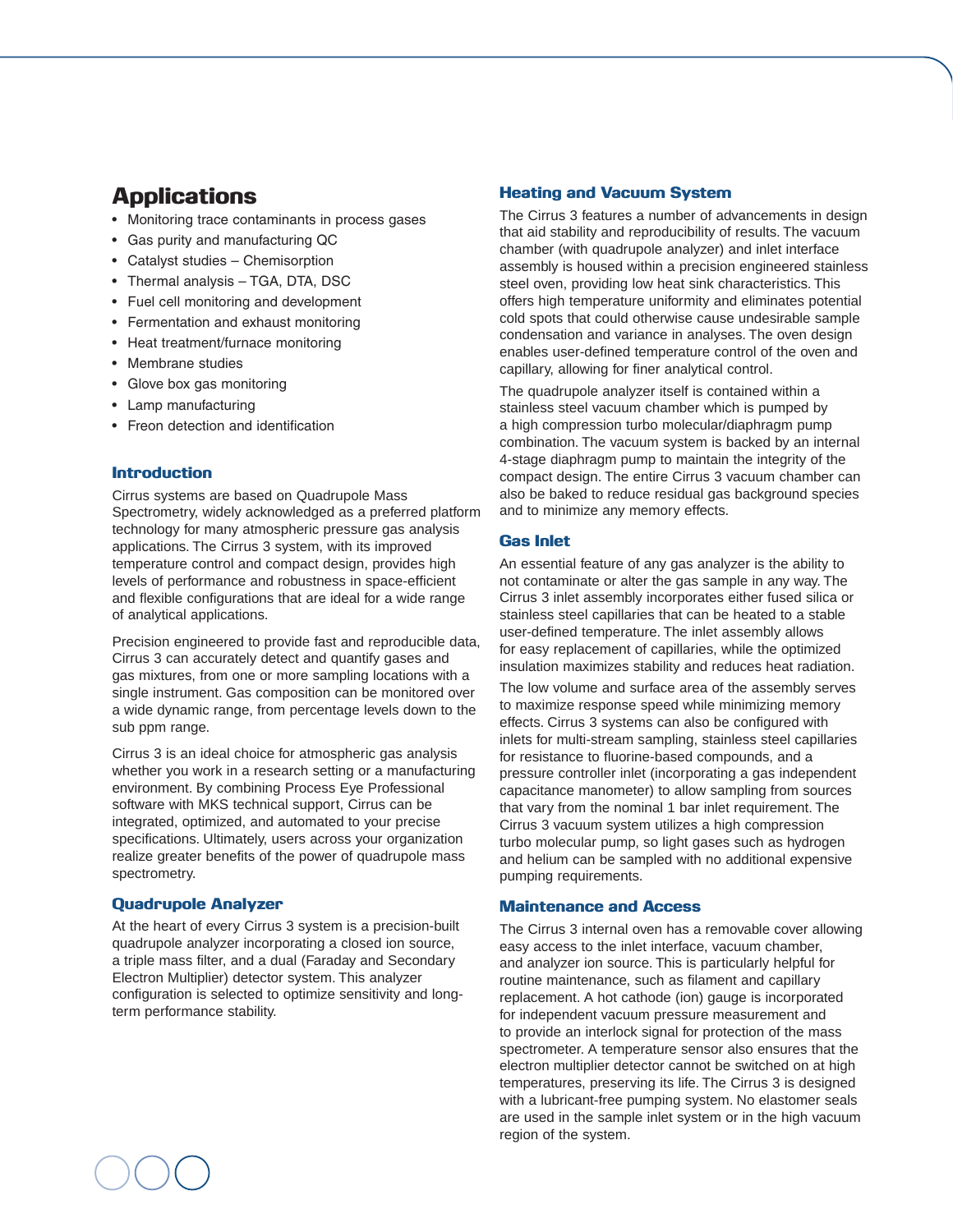#### Process Eye™ Professional Software

Cirrus 3 is operated using proven Process Eye Professional software, a recipe-driven platform that communicates with the system over a TCP/IP network. Process Eye Professional is designed for use with the latest Microsoft® operating systems including 32 bit or 64 bit Windows<sup>®</sup> 7 and 10.

Features and Benefits include:

**Dimensions & Weight**

**Specifications** 

- Data presented in units relevant to the application
- • Fully automated operation and calibration
- New workflow "Recipes" for quantitative applications
- • User-configurable alarms and warnings
- Can be configured to track data from other process sensors (temperature, pressure, flow, etc.)

#### **Options**

- • Multiple gas stream inlet (4-, 8- or 16-way)
- • Corrosive gas sampling version
- • Regulated ion source pressure option to compensate for variation in inlet pressure and gas composition
- • High mass resolution (1-100 amu HP)



*Cirrus 3 rack-mount configuration*

| Benchtop System<br>Rack-mount System            | 593mm L x 291mm W x 470mm H, 35 Kg<br>577mm L x 482mm W x 266mm (6U) H, 35 Kg                                                                                                                                                    |  |
|-------------------------------------------------|----------------------------------------------------------------------------------------------------------------------------------------------------------------------------------------------------------------------------------|--|
| <b>Mass Range</b>                               | 1-100 amu; 100HP, 1-200 amu and 1-300 amu options                                                                                                                                                                                |  |
| <b>Detection Limits</b>                         | Gas dependent, typically $<$ 100 ppb for non-interfering species                                                                                                                                                                 |  |
| <b>Electron Energy &amp; Emission Current</b>   | Operator variable                                                                                                                                                                                                                |  |
| <b>Operating Temperature and Humidity Range</b> | 5°C to 35°C, 20% to 80% RH (non-condensing)                                                                                                                                                                                      |  |
| <b>Oven Temperature</b>                         | 180°C for bakeout. User-definable for operation – typically 80°C                                                                                                                                                                 |  |
| <b>Capillary Inlet</b>                          | 2.0m long with ¼" Swagelok <sup>®</sup> end connection, heated to 150°C<br>(optional heating to 300°C, with stainless steel only).<br>Standard fused silica and optional stainless steel. User-definable temperature<br>control. |  |
| <b>Gas Consumption</b>                          | 20 ml/min (Lower uptake rate capillaries options are available)                                                                                                                                                                  |  |
| <b>Sample Pressure</b>                          | 1 bar nominal                                                                                                                                                                                                                    |  |
| <b>Pumping System</b>                           | High compression turbo-molecular pump with internal 4-stage diaphragm<br>backing pump standard. Corrosive gas tolerant pumping with all internal pumps<br>optional.                                                              |  |
| <b>Vacuum Hardware</b>                          | 60 l/s turbo molecular pump with high conductance analyzer housing, inlet<br>system, automated vacuum controller (RVC) completely interlocked and<br>integrated.                                                                 |  |
| <b>Automated Inlet Pressure Controller</b>      | A 640 (Baratron <sup>®</sup> capacitance manometer based) automated inlet pressure<br>controller is available as an option                                                                                                       |  |
| <b>Recommended PC Spec</b>                      | Microsoft 32 bit or 64 bit Windows 7 or 10                                                                                                                                                                                       |  |
| <b>Computer Interface</b>                       | 1 x RJ45 Ethernet LAN port required                                                                                                                                                                                              |  |
| <b>I/O Capability</b>                           | 4 analog inputs $(-11$ to $+11$ volt, 22 bit)<br>2 analog outputs (0-10 volt, 12 bit)<br>16 TTL digital I/O                                                                                                                      |  |
| <b>Power</b>                                    | Universal mains input 100 - 240 VAC / 50 - 60 Hz<br>Power required: 700W maximum (during bakeout); 300W typical                                                                                                                  |  |
| <b>Compliance</b>                               | <b>CE</b>                                                                                                                                                                                                                        |  |